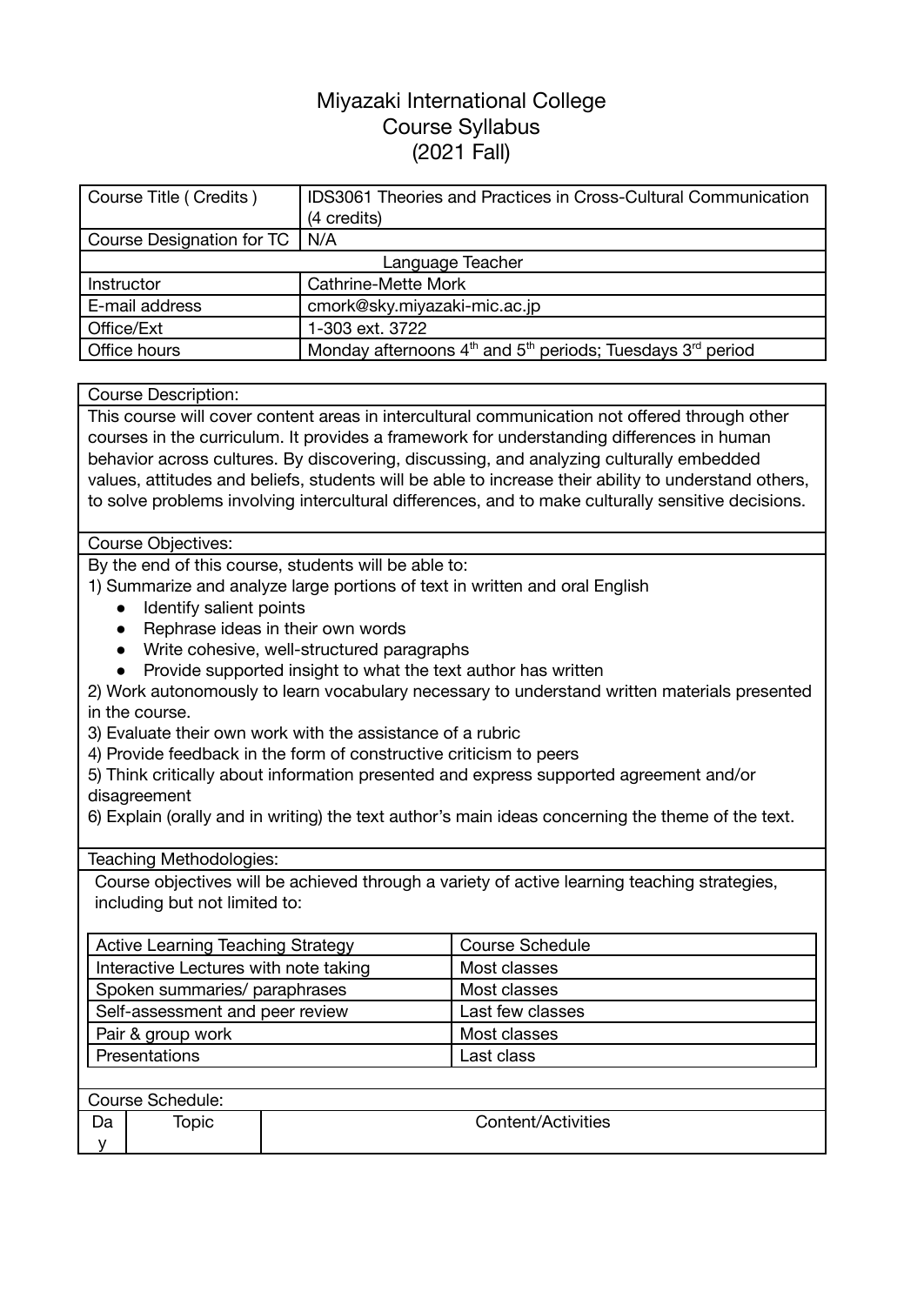| 1              | Course<br>Introduction    | Syllabus, work expectations, text, course website, course flow<br>overview                           |  |  |  |
|----------------|---------------------------|------------------------------------------------------------------------------------------------------|--|--|--|
|                |                           | HW: read prologue in book and do online comprehension test and<br>vocabulary work                    |  |  |  |
| $\overline{2}$ | 1: Culture &              | Listening, note-taking, oral paraphrasing (pair work)                                                |  |  |  |
|                | Identity                  | Reading (pair work)<br>HW: complete "focus on content" and "culture quiz" in text; complete,         |  |  |  |
|                |                           | upload, and print "textbook writing assignment"                                                      |  |  |  |
| 3              | 1: Culture &              | Worksheet work: reflection and problem-solving activities - individual,                              |  |  |  |
|                | Identity                  | pair work, and group work                                                                            |  |  |  |
|                |                           | HW: study for quiz; complete, upload, and print "worksheet writing                                   |  |  |  |
| 4              | 2: Hidden                 | assignment"<br>Review assignments and take chapter quiz                                              |  |  |  |
|                | Culture                   | Listening, note-taking, oral paraphrasing (pair work)                                                |  |  |  |
|                |                           | Reading (pair work)                                                                                  |  |  |  |
|                |                           | HW: complete "focus on content" and "culture quiz" in text; complete,                                |  |  |  |
|                |                           | upload, and print "textbook writing assignment"                                                      |  |  |  |
| 5              | 2: Hidden                 | Worksheet work: reflection and problem-solving activities - individual,                              |  |  |  |
|                | Culture                   | pair work, and group work                                                                            |  |  |  |
|                |                           | HW: study for quiz; complete, upload, and print "worksheet writing<br>assignment"                    |  |  |  |
| 6              | 3: Stereotypes            | Review assignments and take chapter quiz                                                             |  |  |  |
|                |                           | Listening, note-taking, oral paraphrasing (pair work)                                                |  |  |  |
|                |                           | Reading (pair work)                                                                                  |  |  |  |
|                |                           | HW: complete "focus on content" and "culture quiz" in text; complete,                                |  |  |  |
|                |                           | upload, and print "textbook writing assignment"                                                      |  |  |  |
| $\overline{7}$ | 3: Stereotypes            | Worksheet work: reflection and problem-solving activities - individual,<br>pair work, and group work |  |  |  |
|                |                           | HW: complete, upload, and print "worksheet writing assignment"                                       |  |  |  |
| 8              | 3: Stereotypes            | Review answers to worksheet writing assignment                                                       |  |  |  |
|                |                           | "The Danger of a Single Story" video & summary writing                                               |  |  |  |
|                |                           | HW: study for quiz; complete, upload, and print "video writing                                       |  |  |  |
|                |                           | assignment"                                                                                          |  |  |  |
| 9              | 4: Verbal<br>Communicatio | Review assignments and take chapter quiz<br>Listening, note-taking, oral paraphrasing (pair work)    |  |  |  |
|                | n                         | Reading (pair work)                                                                                  |  |  |  |
|                |                           | HW: complete "focus on content" and "culture quiz" in text; complete,                                |  |  |  |
|                |                           | upload, and print "textbook writing assignment"                                                      |  |  |  |
| 10             | 4: Verbal                 | Worksheet work: app reflection and problem-solving activities -                                      |  |  |  |
|                | Communicatio              | individual, pair work, and group work                                                                |  |  |  |
|                | n                         | HW: study for quiz; complete, upload, and print "worksheet writing<br>assignment"                    |  |  |  |
| 11             | 5: Non-verbal             | Review assignments and take chapter quiz                                                             |  |  |  |
|                | Communicatio              | Listening, note-taking, oral paraphrasing (pair work)                                                |  |  |  |
|                | n                         | Reading (pair work)                                                                                  |  |  |  |
|                |                           | HW: complete "focus on content" and "culture quiz" in text; complete,                                |  |  |  |
|                |                           | upload, and print "textbook writing assignment"                                                      |  |  |  |
| 12             | 5: Non-verbal             | Worksheet work: reflection and problem-solving activities - individual,                              |  |  |  |
|                | Communicatio<br>n         | pair work, and group work<br>HW: study for quiz; complete, upload, and print "worksheet writing      |  |  |  |
|                |                           | assignment"                                                                                          |  |  |  |
| 13             | 6: Diversity              | Review assignments and take chapter quiz                                                             |  |  |  |
|                |                           | Listening, note-taking, oral paraphrasing (pair work)                                                |  |  |  |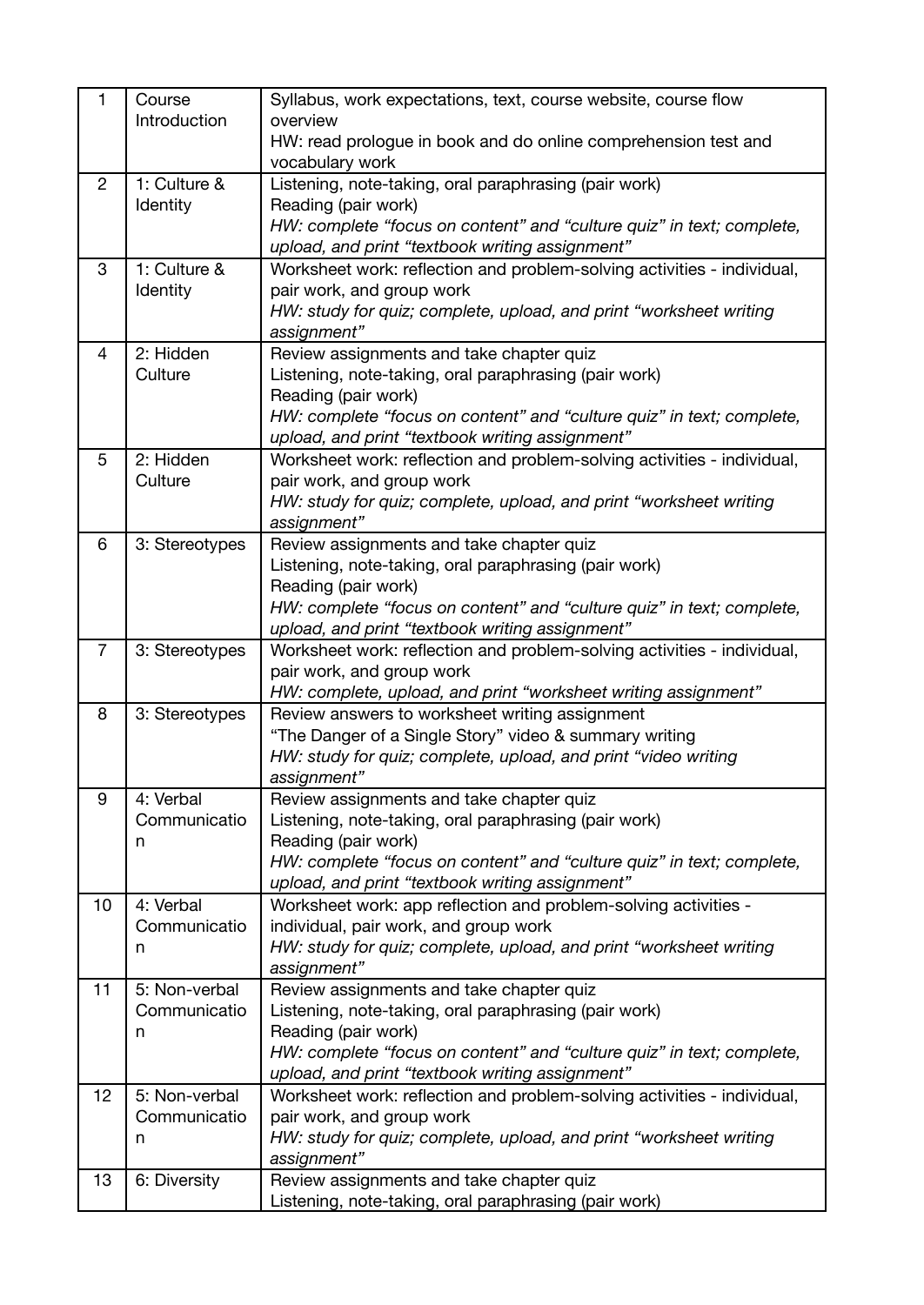|    |               | Reading (pair work)                                                          |  |  |  |  |  |
|----|---------------|------------------------------------------------------------------------------|--|--|--|--|--|
|    |               | HW: complete "focus on content" and "culture quiz" in text; complete,        |  |  |  |  |  |
|    |               | upload, and print "textbook writing assignment"                              |  |  |  |  |  |
| 14 | 6: Diversity  | Worksheet work: reflection and problem-solving activities - individual,      |  |  |  |  |  |
|    |               | pair work, and group work                                                    |  |  |  |  |  |
|    |               | HW: study for quiz; complete, upload, and print "worksheet writing           |  |  |  |  |  |
|    |               | assignment"                                                                  |  |  |  |  |  |
| 15 | 7: Perception | Review assignments and take chapter quiz                                     |  |  |  |  |  |
|    |               | Listening, note-taking, oral paraphrasing (pair work)                        |  |  |  |  |  |
|    |               | Reading (pair work)                                                          |  |  |  |  |  |
|    |               | HW: complete "focus on content" and "culture quiz" in text; complete,        |  |  |  |  |  |
|    |               | upload, and print "textbook writing assignment"                              |  |  |  |  |  |
| 16 | 7: Perception | Worksheet work: reflection and problem-solving activities - individual,      |  |  |  |  |  |
|    |               | pair work, and group work                                                    |  |  |  |  |  |
|    |               | HW: study for quiz; complete, upload, and print "worksheet writing           |  |  |  |  |  |
|    |               | assignment"                                                                  |  |  |  |  |  |
| 17 | 8:            | Review assignments and take chapter quiz                                     |  |  |  |  |  |
|    | Communicatio  | Listening, note-taking, oral paraphrasing (pair work)                        |  |  |  |  |  |
|    | n Styles 1    | Reading (pair work)                                                          |  |  |  |  |  |
|    |               | HW: complete "focus on content" and "culture quiz" in text; complete,        |  |  |  |  |  |
|    |               | upload, and print "textbook writing assignment"                              |  |  |  |  |  |
| 18 | 8:            | Worksheet work: reflection and problem-solving activities - individual,      |  |  |  |  |  |
|    | Communicatio  | pair work, and group work                                                    |  |  |  |  |  |
|    | n Styles 1    | HW: study for quiz; complete, upload, and print "worksheet writing           |  |  |  |  |  |
|    |               | assignment"                                                                  |  |  |  |  |  |
| 19 | 9:            | Review assignments and take chapter quiz                                     |  |  |  |  |  |
|    | Communicatio  | Listening, note-taking, oral paraphrasing (pair work)                        |  |  |  |  |  |
|    | n Styles 2    | Reading (pair work)                                                          |  |  |  |  |  |
|    |               | HW: complete "focus on content" and "culture quiz" in text; complete,        |  |  |  |  |  |
|    |               | upload, and print "textbook writing assignment"                              |  |  |  |  |  |
| 20 | 9:            | Worksheet work: reflection and problem-solving activities - individual,      |  |  |  |  |  |
|    | Communicatio  | pair work, and group work                                                    |  |  |  |  |  |
|    | n Styles 2    | HW: study for quiz; complete, upload, and print "worksheet writing           |  |  |  |  |  |
|    |               | assignment"                                                                  |  |  |  |  |  |
| 21 | 10: Values    | Review assignments and take chapter quiz                                     |  |  |  |  |  |
|    |               | Listening, note-taking, oral paraphrasing (pair work)<br>Reading (pair work) |  |  |  |  |  |
|    |               | HW: complete "focus on content" and "culture quiz" in text; complete,        |  |  |  |  |  |
|    |               | upload, and print "textbook writing assignment"                              |  |  |  |  |  |
| 22 | 10: Values    | Worksheet work: reflection and problem-solving activities - individual,      |  |  |  |  |  |
|    |               | pair work, and group work                                                    |  |  |  |  |  |
|    |               | HW: study for quiz; complete, upload, and print "worksheet writing           |  |  |  |  |  |
|    |               | assignment"                                                                  |  |  |  |  |  |
| 23 | 11: Deep      | Review assignments and take chapter quiz                                     |  |  |  |  |  |
|    | Culture       | Listening, note-taking, oral paraphrasing (pair work)                        |  |  |  |  |  |
|    |               | Reading (pair work)                                                          |  |  |  |  |  |
|    |               | HW: complete "focus on content" and "culture quiz" in text; complete,        |  |  |  |  |  |
|    |               | upload, and print "textbook writing assignment"                              |  |  |  |  |  |
| 24 | 11: Deep      | Worksheet work: reflection and problem-solving activities - individual,      |  |  |  |  |  |
|    | Culture       | pair work, and group work                                                    |  |  |  |  |  |
|    |               | HW: study for quiz; complete, upload, and print "worksheet writing           |  |  |  |  |  |
|    |               | assignment"                                                                  |  |  |  |  |  |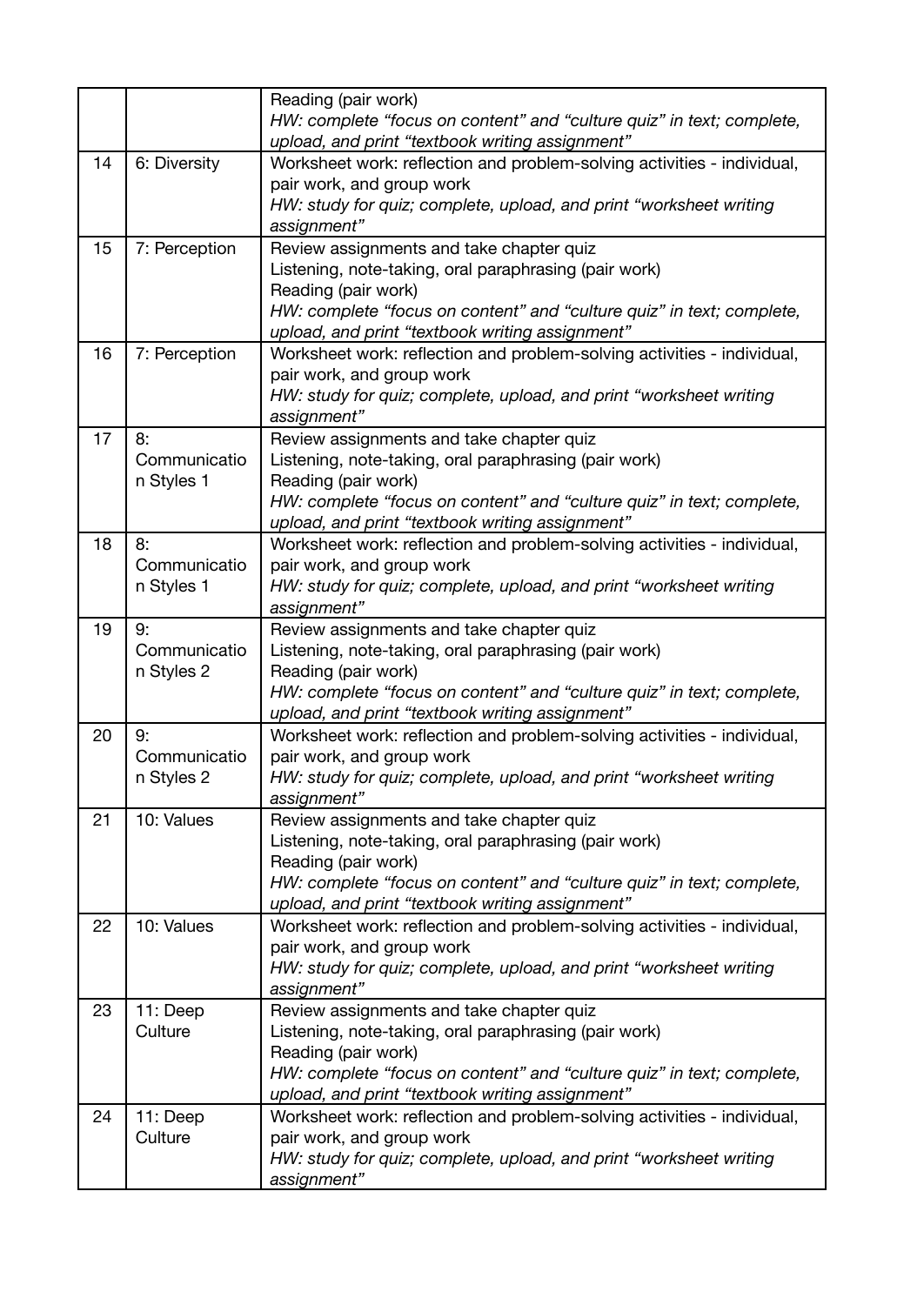| 25 | 12: Culture   | Review assignments and take chapter quiz                                |
|----|---------------|-------------------------------------------------------------------------|
|    | Shock         | Listening, note-taking, oral paraphrasing (pair work)                   |
|    |               | Reading (pair work)                                                     |
|    |               | HW: complete "focus on content" and "culture quiz" in text; complete,   |
|    |               | upload, and print "textbook writing assignment"                         |
| 26 | 12: Culture   | Worksheet work: reflection and problem-solving activities - individual, |
|    | <b>Shock</b>  | pair work, and group work                                               |
|    |               | HW: study for quiz; complete, upload, and print "worksheet writing      |
|    |               | assignment"                                                             |
| 27 | Review        | Complete course review assignments and take chapter quiz                |
| 28 | Presentation  | Group work and final preparations                                       |
|    | work          |                                                                         |
| 29 | Presentations | Presentation showcase and evaluation                                    |
| 30 | review        | In-class essay preparation time                                         |
| 31 | exam          | during exam week                                                        |
|    |               |                                                                         |

## Required Materials:

● *Different Realities ~ Adventures in Intercultural Communication* by Juri Abe, Reiko Nebashi, Yumi Sasaki, and Joseph Shaules will be used for this course. Other handouts and worksheets will be provided by the instructor

- Suggested reading will be assigned (optional) where relevant handouts or MIC library
- Paper, writing implements, as well as any device that can access the Internet.
- A good English-English dictionary
- A good Japanese-English, English Japanese dictionary

# Course Policies (Attendance, etc.):

## **Attendance**

There are no points for attendance because 100% attendance in classes is expected. However, students must attend over 67% of classes to receive a passing grade; they cannot miss more than a maximum of 10 classes. Students can lose attendance merit for arriving late: Full attendance per class is three points, arriving a little late is two points, and arriving more than 30 minutes late is one point. Note that it is very unlikely that students who miss 1/3 of classes will pass the course.

## **Academic Honesty**

Translation software or Internet translation sites in this or any course at MIC is forbidden. Plagiarism (stealing other's work) is not tolerated. A failed assignment score may result; at a very minimum you will have to redo the work.

The following are common examples of plagiarism:

- Getting another student to write your assignment or essay. (Getting another student to check work and give advice is OK, but copying work from another student is not permitted.)
- Copying language from a book, newspaper, journal or website without using quotation marks and citing (Citing means giving credit to sources; telling the reader where information was found.) It is always better to paraphrase whenever possible (while still remembering to cite).

## **Assignment Submission**

- All written assignments should be submitted to eduflow.com. At least half of uploaded assignments will be peer edited.
- "I was absent" is not an excuse for not completing assignments. If a class is missed, students should be sure to talk with classmates first to find out what was missed. Students should contact the teacher only after trying to consult with classmates.
- Note that required homework is written the course syllabus. Homework is almost always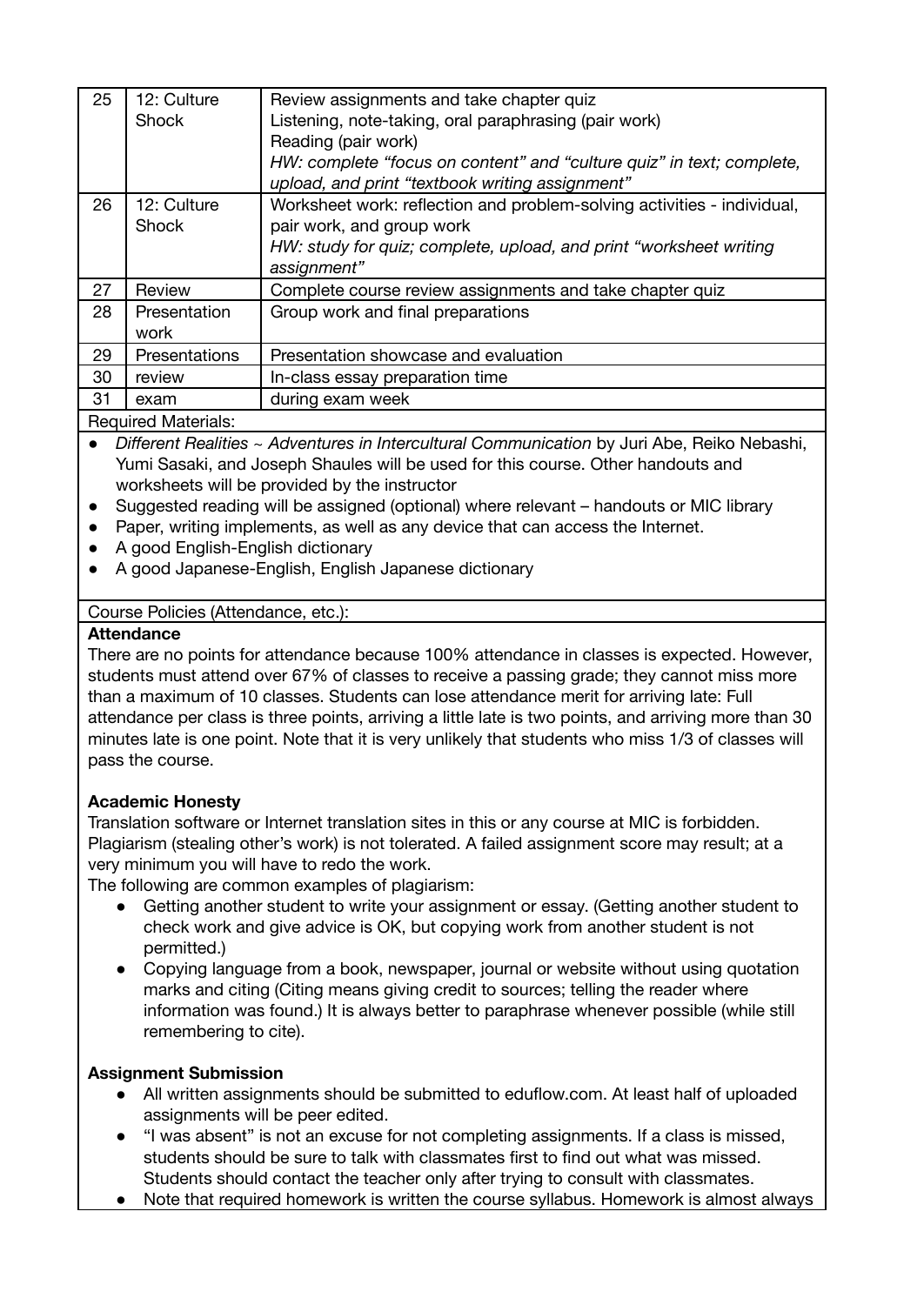due online before the start of the next class. **DEADLINES ARE VERY STRICT: Students will get 0% for being late. Caution: it is very easy to fail the course with just a few missed deadlines!**

● If students do not understand anything at any time, it is their responsibility to ask questions. If students do not ask questions, the teacher will assume they understand everything.

# **Vocabulary Acquisition**

Note that vocabulary and grammar is not explicitly taught in this course. Students are responsible for identifying important language and developing their own materials for review. Students should use methods that they know work for them (everyone is different!) There are blank vocabulary worksheets for download on the course site, and a portfolio of vocabulary self-study must be submitted at the end of the course.

#### Class Preparation and Review:

Students are expected to spend at least two hours reviewing and doing homework and preparing for every hour of lesson time. **This means students should aim to spend six hours each week outside of class time on this course.**

Grades and Grading Standards:

## **20% - Textbook writing assignments**

These are writing assignments derived from the activities section of each chapter of the textbook. Work is submitted online for simple grading by the instructor, and students are expected to print out (or be able to access on their devise) their assignment for use in class on the due date to use for discussion. Formative peer assessment is done in class.

## **20% - Worksheet writing assignments**

These are writing assignments following up from a worksheet given in class or online. Work is submitted online for simple grading by the instructor, and students are expected to print out their assignment for use in class for formative peer review and/or for use for discussion.

**20% - Quizzes:** At the end of each chapter there is a short online quiz testing students' understanding and application of the course content.

**10% - Participation:** This is a subjective evaluation of student preparedness, degree of active interaction in class activities, efforts to keep all communication in English, peer editing, demonstration of willingness to learn. Generally, all students will start with a B grade here and move up to an A if active and move down to a C if continually passive.

Also included in the participation section is students' vocabulary self-study portfolio notebook or worksheets: Students are expected to learn vocabulary from the readings. A downloadable vocabulary worksheet will be provided for students to work with if they wish. Students can print out as many as they need and store in a binder, or they can record everything by hand in a notebook. Students must choose by themselves what vocabulary they need to learn, research individual words or phrase's meaning and usage, and give examples sentences. The portfolio binder or notebook is submitted for evaluation at the end of the course.

**10% - Presentation:** Students will either present an online pecha-kucha (using PK create) explaining a cultural dimension or create a live poster presentation. Final (online or live) presentations will be peer evaluated in class.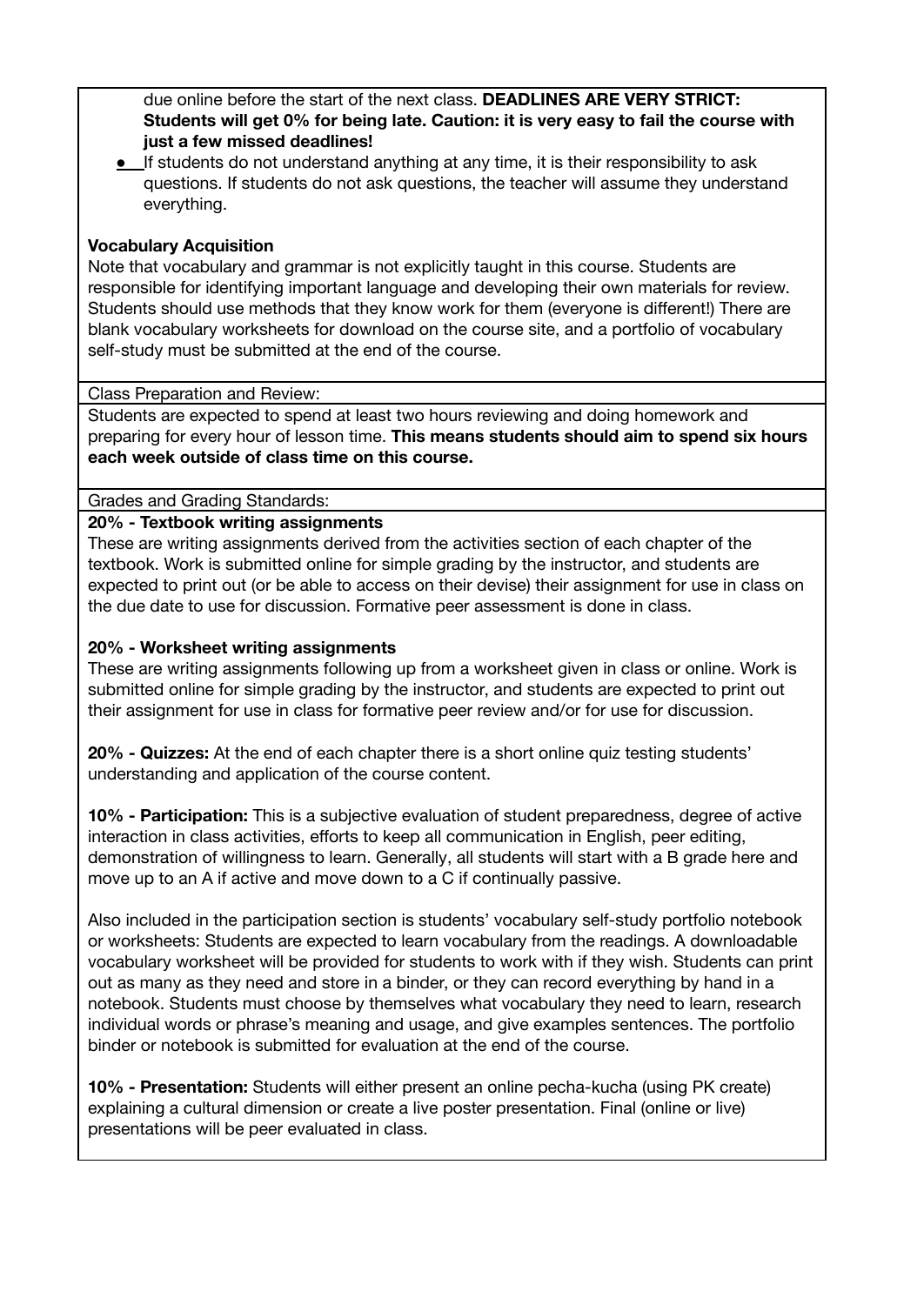**20% - Final:** This is a written exam during exam week. Half of the exam is online, and the rest consists of essay-style questions. **NOTE: Even though the exam is only worth 20%, students must pass the exam to pass the course!**

## Methods of Feedback:

Some of the feedback for this course is provided in the form of formative self and peer assessment making use of online rubrics. When possible, students will receive written instructor feedback online as well. Students will receive graded feedback on exams and quizzes.

Diploma Policy Objectives:

Work completed in this course helps students achieve the following Diploma Policy objective(s): 1. Advanced thinking skills (comparison, analysis, synthesis, and evaluation) based on critical thinking (critical and analytic thought)

2. The ability to understand and accept different cultures developed through acquisition of a broad knowledge and comparison of the cultures of Japan and other nations

- 3. The ability to identify and solve problems
- 4. Advanced communicative proficiency in both Japanese and English
- 5. Proficiency in the use of information technology

Notes:

Several digital tools will be required or recommended for student use during the course.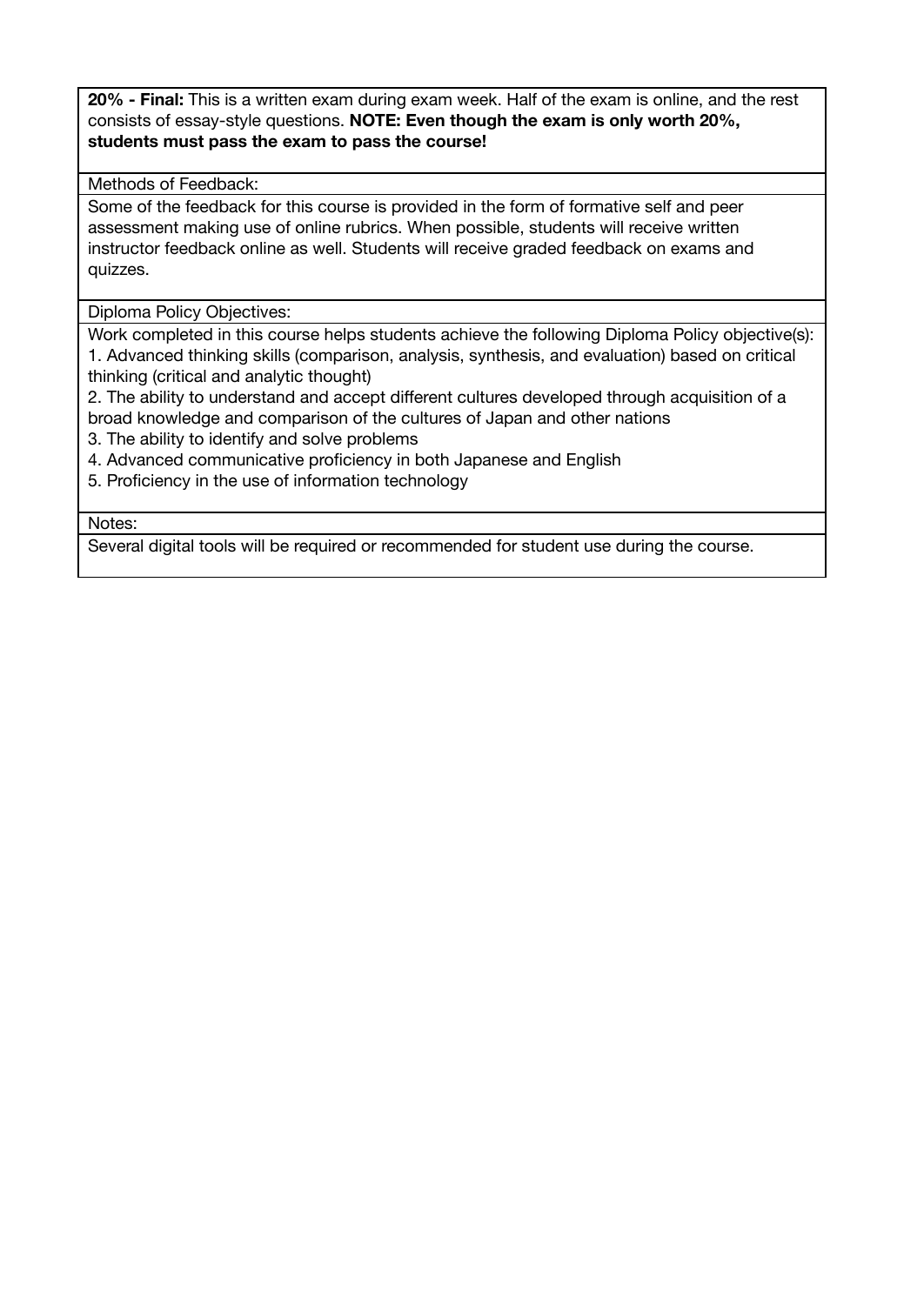| 文部科学省から採択された<br>大学教育再生加速プログラム            |                                                                                                                | Advanced                                                                                                                                                                                          | Proficient                                                                                                                                                                                                     | Developing                                                                                                                                                                           | Emerging                                                                                                                                                                                                  | No Attempt                 |
|------------------------------------------|----------------------------------------------------------------------------------------------------------------|---------------------------------------------------------------------------------------------------------------------------------------------------------------------------------------------------|----------------------------------------------------------------------------------------------------------------------------------------------------------------------------------------------------------------|--------------------------------------------------------------------------------------------------------------------------------------------------------------------------------------|-----------------------------------------------------------------------------------------------------------------------------------------------------------------------------------------------------------|----------------------------|
| <b>Critical Thinking</b>                 | Ability to Identify &<br><b>Solve Problems</b><br><b>Information Gathering</b><br>Assessment of<br>Credibility | Insightful<br>comments in class<br>discussions<br>Student shows<br>proven ability to<br>analyze data,<br>gather and assess<br>resources, and<br>disseminate<br>opinions in a<br>scholarly manner. | Able to contribute<br>to class<br>discussions, and to<br>perform a basic<br>analysis of data,<br>gather and assess<br>resources, and<br>express opinions in<br>an adequate<br>manner.                          | Beginning to<br>visualize the ways<br>in which<br>information can<br>be combined and<br>applied to solving<br>a given problem,<br>but struggles with<br>complex and<br>relationships | Student shows<br>motivation but<br>must learn the<br>concepts and<br>mechanisms that<br>apply to critical<br>thinking, such as<br>information<br>gathering,<br>assessment and<br>synthesis                |                            |
|                                          | <b>Public Speaking</b>                                                                                         |                                                                                                                                                                                                   | Able to create a                                                                                                                                                                                               | Able to answer                                                                                                                                                                       | Student is                                                                                                                                                                                                | Insufficient               |
|                                          | <b>Social Skills</b>                                                                                           |                                                                                                                                                                                                   | relevant response<br>when asked to                                                                                                                                                                             | questions and<br>give basic                                                                                                                                                          | unsuccessful or                                                                                                                                                                                           | effort or                  |
| Advanced<br>Communication<br>Proficiency | <b>Professional Skills</b>                                                                                     | Speaking is clear,<br>using a broad<br>range of<br>vocabulary and<br>relative jargon.<br>Student uses<br>appropriate social<br>cues and nuance.                                                   | express an opinion<br>or respond to a<br>complicated<br>situation, but<br>pronunciation and<br>grammar can often<br>make responses<br>and explanations<br>unclear to a<br>listener and must<br>be interpreted. | information.<br>However,<br>inconsistent<br>pronunciation,<br>intonation and<br>stress may<br>sometimes make<br>their responses<br>difficult o<br>understand or<br>interpret.        | finds it very<br>difficult when<br>attempting to<br>explain an opinion<br>or respond to a<br>complicated<br>scenario. The<br>response may be<br>limited to a single<br>sentence or part<br>of a sentence. | evidence of<br>achievement |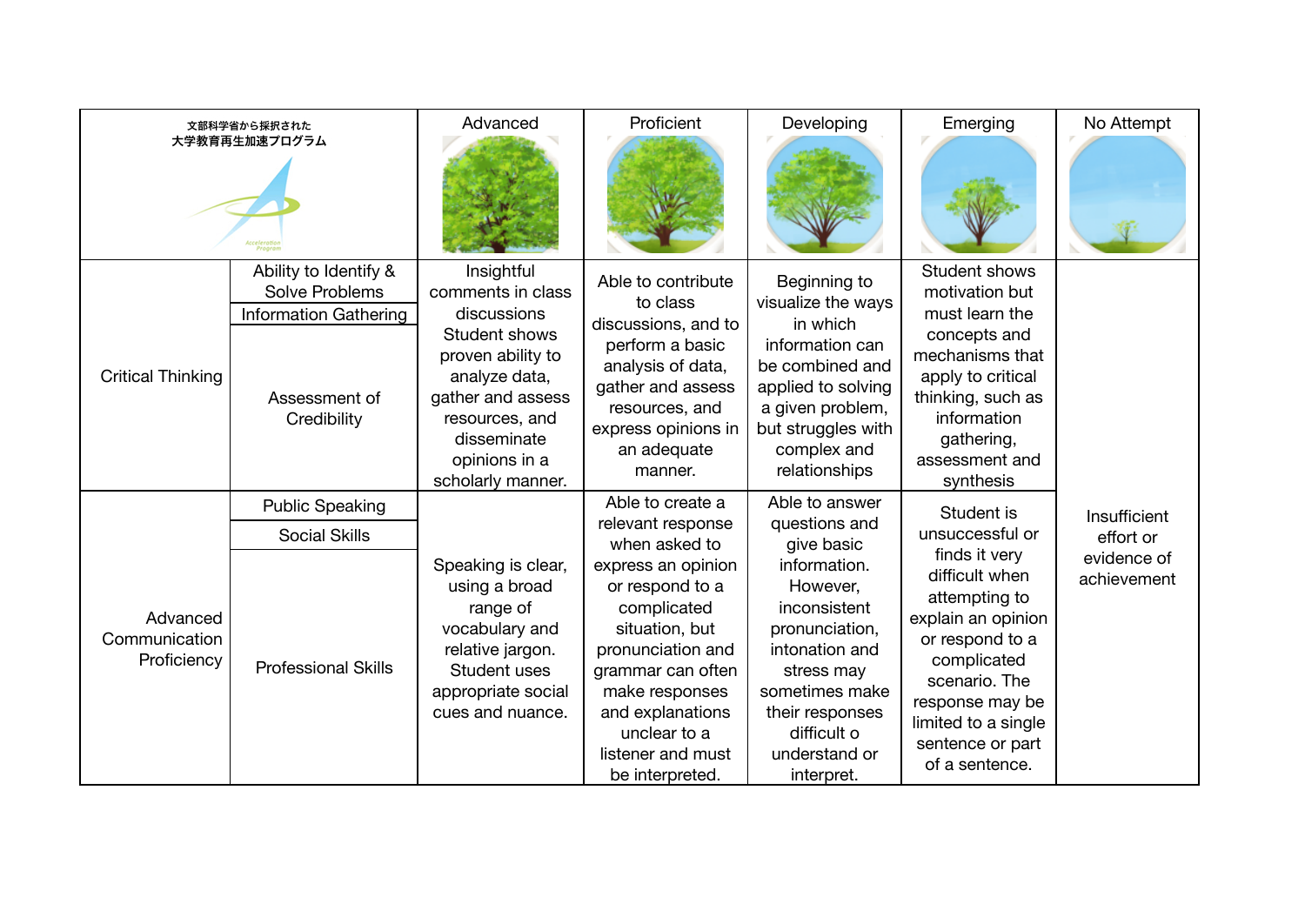| Global<br>Perspectives       | <b>Cultural Relevancy</b><br><b>Awareness of Current</b><br>Events & Global<br><b>Issues</b> | Fully engaged in<br>current events and<br>shows and<br>understanding of<br>social inequalities<br>and cultural<br>differences.                                                              | Student is aware of<br>current events and<br>world cultures, but<br>is unable to apply<br>macro-level<br>situations to<br>her/his own life.        | <b>Exhibits interest</b><br>and intrigue in<br>current events<br>and world culture,<br>but has difficulty<br>understanding<br>relevancy. | Student<br>expresses<br>one-sided ideals<br>from an<br>ethnocentric point<br>of view.<br>Completely lacks<br>awareness of<br>world issues or<br>events.                   |  |
|------------------------------|----------------------------------------------------------------------------------------------|---------------------------------------------------------------------------------------------------------------------------------------------------------------------------------------------|----------------------------------------------------------------------------------------------------------------------------------------------------|------------------------------------------------------------------------------------------------------------------------------------------|---------------------------------------------------------------------------------------------------------------------------------------------------------------------------|--|
|                              | Reading                                                                                      | <b>Exhibits</b>                                                                                                                                                                             |                                                                                                                                                    |                                                                                                                                          | Student has<br>some English                                                                                                                                               |  |
|                              | Writing                                                                                      | fluency/near                                                                                                                                                                                |                                                                                                                                                    |                                                                                                                                          | ability, but lacks                                                                                                                                                        |  |
| English<br>Language Ability  | <b>Oral Communication</b>                                                                    | fluency in speaking<br>and writing.<br>Grammar and<br>reading ability<br>similar to native<br>English speaker.<br>Able to use context<br>clues when faced<br>with unfamiliar<br>vocabulary. | <b>Proficient English</b><br>ability; relies mainly<br>on familiar<br>vocabulary.<br>Should be<br>encouraged to<br>advance beyond<br>comfort zone. | Adequate English<br>ability; must<br>reference<br>dictionary often                                                                       | confidence in<br>using and<br>understanding.<br>Very limited<br>vocabulary<br>knowledge,<br>struggles with<br>grammar and<br>pronunciation<br>Unable to form<br>questions |  |
|                              | Reading                                                                                      |                                                                                                                                                                                             |                                                                                                                                                    |                                                                                                                                          | Student shows a                                                                                                                                                           |  |
| Japanese<br>Language Ability | Writing                                                                                      | Able to express<br>one's self clearly                                                                                                                                                       | Proficient oral and<br>written                                                                                                                     | Adequate oral<br>and written<br>communication;<br>tends to have<br>difficulty clearly<br>expressing ideas.                               | lack of<br>confidence in                                                                                                                                                  |  |
|                              | <b>Oral Communication</b>                                                                    | and succinctly<br>both in writing and<br>orally. Able to use<br>context clues when<br>faced with<br>unfamiliar<br>vocabulary.                                                               | communication;<br>relies mainly on<br>familiar vocabulary.<br>Should be<br>encouraged to<br>advance beyond<br>comfort zone.                        |                                                                                                                                          | writing, reading,<br>and oral<br>communication.<br>Very limited<br>vocabulary<br>knowledge,<br>struggles with<br>grammar Unable                                           |  |